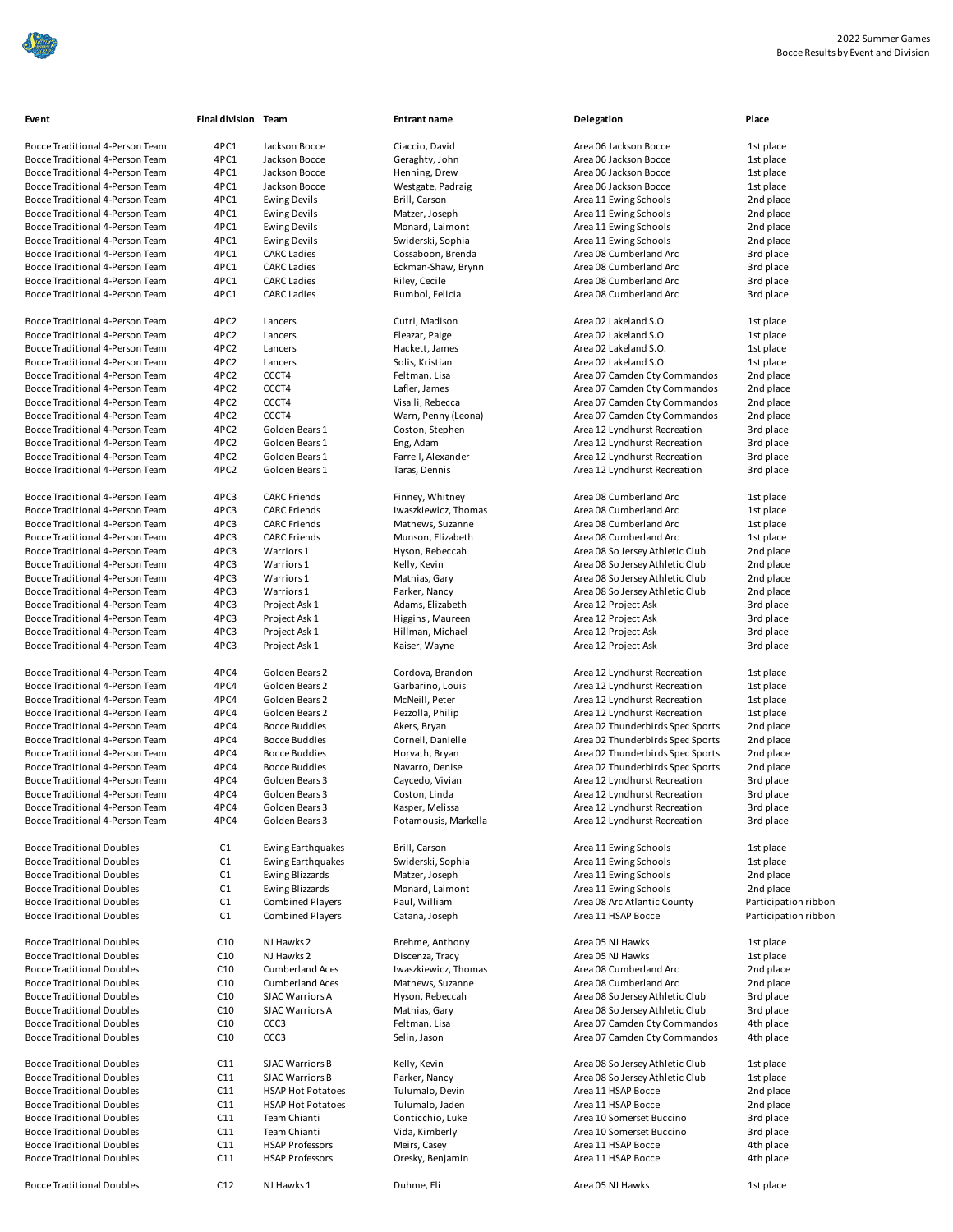| <b>Bocce Traditional Do</b> |
|-----------------------------|
| Bocce Traditional Do        |
| <b>Bocce Traditional Do</b> |
| <b>Bocce Traditional Do</b> |
|                             |
| <b>Bocce Traditional Do</b> |
| <b>Bocce Traditional Do</b> |
| <b>Bocce Traditional Do</b> |
| Bocce Traditional Do        |
| <b>Bocce Traditional Do</b> |
| <b>Bocce Traditional Do</b> |
| <b>Bocce Traditional Do</b> |
| <b>Bocce Traditional Do</b> |
|                             |
| <b>Bocce Traditional Do</b> |
| Bocce Traditional Do        |
| <b>Bocce Traditional Do</b> |
| <b>Bocce Traditional Do</b> |
| <b>Bocce Traditional Do</b> |
| <b>Bocce Traditional Do</b> |
|                             |
| <b>Bocce Traditional Do</b> |
|                             |

| <b>Bocce Traditional Doubles</b>                                     | C12                              | NJ Hawks 1                            | Seiler, Andrew                     | Area 05 NJ Hawks                                      | 1st place              |
|----------------------------------------------------------------------|----------------------------------|---------------------------------------|------------------------------------|-------------------------------------------------------|------------------------|
| <b>Bocce Traditional Doubles</b><br><b>Bocce Traditional Doubles</b> | C12                              | Panthers N Devils                     | Hillman, Michael                   | Area 12 Project Ask                                   | 2nd place              |
| <b>Bocce Traditional Doubles</b>                                     | C12<br>C12                       | Panthers N Devils<br>Team Parmesan    | Kaiser, Wayne<br>Booker, Sharon    | Area 12 Project Ask<br>Area 10 Somerset Buccino       | 2nd place<br>3rd place |
| <b>Bocce Traditional Doubles</b>                                     | C12                              | Team Parmesan                         | Coleman, William                   | Area 10 Somerset Buccino                              | 3rd place              |
| <b>Bocce Traditional Doubles</b>                                     | C13                              | NJ Hawks 3                            | Lokhandwala, Mariyam               | Area 05 NJ Hawks                                      | 1st place              |
| <b>Bocce Traditional Doubles</b>                                     | C13                              | NJ Hawks 3                            | Lokhandwala, Taher                 | Area 05 NJ Hawks                                      | 1st place              |
| <b>Bocce Traditional Doubles</b>                                     | C13                              | CCC1                                  | Bradley, Danielle                  | Area 07 Camden Cty Commandos                          | 2nd place              |
| <b>Bocce Traditional Doubles</b>                                     | C13                              | CCC1                                  | Rehrig, Stephanie                  | Area 07 Camden Cty Commandos                          | 2nd place              |
| <b>Bocce Traditional Doubles</b>                                     | C13                              | NJ Hawks 5                            | Downs, Jessica                     | Area 05 NJ Hawks                                      | 3rd place              |
| <b>Bocce Traditional Doubles</b>                                     | C13                              | NJ Hawks 5                            | Scheck, Alexander                  | Area 05 NJ Hawks                                      | 3rd place              |
| <b>Bocce Traditional Doubles</b>                                     | C13                              | <b>Bancroft Twice as Nice</b>         | Merkh, Jennifer                    | Area 07 Bancroft Adult Comm                           | 4th place              |
| <b>Bocce Traditional Doubles</b>                                     | C13                              | <b>Bancroft Twice as Nice</b>         | Salvino, Matthew                   | Area 07 Bancroft Adult Comm                           | 4th place              |
| <b>Bocce Traditional Doubles</b>                                     | C14                              | JESPY Thunder 3                       | Finkelstein, David                 | Area 09 Jespy House                                   | 1st place              |
| <b>Bocce Traditional Doubles</b>                                     | C14                              | JESPY Thunder 3                       | Murphy, Michael                    | Area 09 Jespy House                                   | 1st place              |
| <b>Bocce Traditional Doubles</b>                                     | C14                              | Angels                                | Moses, Heather                     | Area 12 Project Ask                                   | 2nd place              |
| <b>Bocce Traditional Doubles</b>                                     | C14                              | Angels                                | Veraderame, Maria                  | Area 12 Project Ask                                   | 2nd place              |
| <b>Bocce Traditional Doubles</b><br><b>Bocce Traditional Doubles</b> | C14<br>C14                       | Team Oxx 4<br>Team Oxx 4              | Freed, Michael<br>Gabig, James     | Area 13 Team Oxx<br>Area 13 Team Oxx                  | 3rd place<br>3rd place |
|                                                                      |                                  |                                       |                                    |                                                       |                        |
| <b>Bocce Traditional Doubles</b>                                     | C15                              | Bocce Buddies                         | Cornell, Danielle                  | Area 02 Thunderbirds Spec Sports                      | 1st place              |
| <b>Bocce Traditional Doubles</b>                                     | C15                              | Bocce Buddies                         | Navarro, Denise                    | Area 02 Thunderbirds Spec Sports                      | 1st place              |
| <b>Bocce Traditional Doubles</b>                                     | C15                              | Double Trouble                        | Akers, Bryan                       | Area 02 Thunderbirds Spec Sports                      | 2nd place              |
| <b>Bocce Traditional Doubles</b>                                     | C15                              | Double Trouble                        | Horvath, Bryan                     | Area 02 Thunderbirds Spec Sports                      | 2nd place              |
| <b>Bocce Traditional Doubles</b>                                     | C15                              | NJ Hawks 4                            | Carvajales, Alexandra              | Area 05 NJ Hawks                                      | 3rd place              |
| <b>Bocce Traditional Doubles</b>                                     | C15                              | NJ Hawks 4                            | Charbonneau, Thomas (Max)          | Area 05 NJ Hawks                                      | 3rd place              |
| <b>Bocce Traditional Doubles</b>                                     | C <sub>2</sub>                   | Sussex Rollers 2                      | Lynn, Richard                      | Area 03 Sussex Rollers                                | 1st place              |
| <b>Bocce Traditional Doubles</b>                                     | C <sub>2</sub>                   | Sussex Rollers 2                      | Quinlan, Erin                      | Area 03 Sussex Rollers                                | 1st place              |
| Bocce Traditional Doubles                                            | C <sub>2</sub>                   | JESPY Thunder 5                       | Litofsky, Steven                   | Area 09 Jespy House                                   | 2nd place              |
| <b>Bocce Traditional Doubles</b>                                     | C <sub>2</sub>                   | JESPY Thunder 5                       | Veprovsky, Lawrence                | Area 09 Jespy House                                   | 2nd place              |
| <b>Bocce Traditional Doubles</b>                                     | C <sub>3</sub>                   | Smashers Team A                       | McHale, Shawn                      | Area 08 Arc Atlantic County                           | 1st place              |
| <b>Bocce Traditional Doubles</b>                                     | C <sub>3</sub>                   | Smashers Team A                       | Polisano, Michael                  | Area 08 Arc Atlantic County                           | 1st place              |
| <b>Bocce Traditional Doubles</b>                                     | C <sub>3</sub>                   | Shark River Rollers 1                 | Long, Ann Marie                    | Area 06 FSA                                           | 2nd place              |
| <b>Bocce Traditional Doubles</b>                                     | C <sub>3</sub>                   | Shark River Rollers 1                 | Waters, Tara                       | Area 06 FSA                                           | 2nd place              |
| <b>Bocce Traditional Doubles</b>                                     | C <sub>3</sub>                   | Team Strombolis                       | Licata, Jessica                    | Area 10 Somerset Buccino                              | 3rd place              |
| <b>Bocce Traditional Doubles</b>                                     | C <sub>3</sub>                   | Team Strombolis                       | Schachter, Jonathan                | Area 10 Somerset Buccino                              | 3rd place              |
| <b>Bocce Traditional Doubles</b><br><b>Bocce Traditional Doubles</b> | C <sub>3</sub><br>C <sub>3</sub> | JESPY Thunder 2<br>JESPY Thunder 2    | Lowenthal, Aaron<br>Merims, Amanda | Area 09 Jespy House<br>Area 09 Jespy House            | 4th place<br>4th place |
|                                                                      |                                  |                                       |                                    |                                                       |                        |
| <b>Bocce Traditional Doubles</b><br><b>Bocce Traditional Doubles</b> | C <sub>4</sub><br>C4             | <b>CARC Queens</b>                    | Eckman-Shaw, Brynn                 | Area 08 Cumberland Arc                                | 1st place              |
| <b>Bocce Traditional Doubles</b>                                     | C <sub>4</sub>                   | <b>CARC Queens</b><br>Smashers Team B | Rumbol, Felicia<br>Bentz, Lori     | Area 08 Cumberland Arc<br>Area 08 Arc Atlantic County | 1st place<br>2nd place |
| <b>Bocce Traditional Doubles</b>                                     | C <sub>4</sub>                   | Smashers Team B                       | Chanese, Michael                   | Area 08 Arc Atlantic County                           | 2nd place              |
| <b>Bocce Traditional Doubles</b>                                     | C <sub>4</sub>                   | Team Oxx 5                            | Bills, Matthew                     | Area 13 Team Oxx                                      | 3rd place              |
| <b>Bocce Traditional Doubles</b>                                     | C <sub>4</sub>                   | Team Oxx 5                            | Griffiths, Daniel                  | Area 13 Team Oxx                                      | 3rd place              |
| Bocce Traditional Doubles                                            | C <sub>4</sub>                   | Smashers Team C                       | Carmen-Alegret, Andrew             | Area 08 Arc Atlantic County                           | 4th place              |
| Bocce Traditional Doubles                                            | C4                               | Smashers Team C                       | Griffinsmith, Jordyn               | Area 08 Arc Atlantic County                           | 4th place              |
| <b>Bocce Traditional Doubles</b>                                     | C5                               | <b>HSAP Archers</b>                   | Lecato, Abagail                    | Area 11 HSAP Bocce                                    | 1st place              |
| <b>Bocce Traditional Doubles</b>                                     | C5                               | <b>HSAP Archers</b>                   | Stahlbrand, Ryan                   | Area 11 HSAP Bocce                                    | 1st place              |
| <b>Bocce Traditional Doubles</b>                                     | C5                               | Team Zeppoles                         | Butera, Paul                       | Area 10 Somerset Buccino                              | 2nd place              |
| <b>Bocce Traditional Doubles</b>                                     | C5                               | Team Zeppoles                         | McCutchen, Jeffrey                 | Area 10 Somerset Buccino                              | 2nd place              |
| <b>Bocce Traditional Doubles</b>                                     | C5                               | Smashers Team F                       | Cheatham, Lynamesha                | Area 08 Arc Atlantic County                           | 3rd place              |
| <b>Bocce Traditional Doubles</b>                                     | C5                               | Smashers Team F                       | Williams, Frances                  | Area 08 Arc Atlantic County                           | 3rd place              |
| <b>Bocce Traditional Doubles</b>                                     | C5                               | Smashers Team E                       | Green, Tiffanie                    | Area 08 Arc Atlantic County                           | 4th place              |
| <b>Bocce Traditional Doubles</b>                                     | C <sub>5</sub>                   | Smashers Team E                       | Peterson, Shiheeb                  | Area 08 Arc Atlantic County                           | 4th place              |
| <b>Bocce Traditional Doubles</b>                                     | C6                               | Smashers Team G                       | Roman, Matthew                     | Area 08 Arc Atlantic County                           | 1st place              |
| <b>Bocce Traditional Doubles</b>                                     | C6                               | Smashers Team G                       | Thorne, Nancy                      | Area 08 Arc Atlantic County                           | 1st place              |
| <b>Bocce Traditional Doubles</b>                                     | C <sub>6</sub>                   | Jackson Bocce Team 1                  | Geraghty, John                     | Area 06 Jackson Bocce                                 | 2nd place              |
| <b>Bocce Traditional Doubles</b>                                     | C6                               | Jackson Bocce Team 1                  | Villanueva, Daniel                 | Area 06 Jackson Bocce                                 | 2nd place              |
| <b>Bocce Traditional Doubles</b>                                     | C6                               | <b>Team Provolone</b>                 | Krause, Marc                       | Area 10 Somerset Buccino                              | 3rd place              |
| <b>Bocce Traditional Doubles</b>                                     | C6                               | Team Provolone                        | Vaccaro, Lauren                    | Area 10 Somerset Buccino                              | 3rd place              |
| <b>Bocce Traditional Doubles</b>                                     | C7                               | Team Buccola                          | Dunham, Jason                      | Area 10 Somerset Buccino                              | 1st place              |
| <b>Bocce Traditional Doubles</b>                                     | C7                               | Team Buccola                          | Tyukody, Jason                     | Area 10 Somerset Buccino                              | 1st place              |
| <b>Bocce Traditional Doubles</b>                                     | C7                               | <b>BUDS Bocce Ballers</b>             | Hennefer, Bradford                 | Area 07 BUDS                                          | 2nd place              |
| <b>Bocce Traditional Doubles</b>                                     | C7                               | <b>BUDS Bocce Ballers</b>             | Scully, Erin                       | Area 07 BUDS                                          | 2nd place              |
| <b>Bocce Traditional Doubles</b>                                     | C7                               | Alpha Eagles B                        | Almestica, Omalier                 | Area 06 Alpha Eagles                                  | 3rd place              |
| <b>Bocce Traditional Doubles</b>                                     | C7                               | Alpha Eagles B                        | Hood, Jahim                        | Area 06 Alpha Eagles                                  | 3rd place              |
| <b>Bocce Traditional Doubles</b>                                     | C8                               | Alpha Eagles A                        | Beecher, LeVerne                   | Area 06 Alpha Eagles                                  | 1st place              |
| <b>Bocce Traditional Doubles</b>                                     | C8                               | Alpha Eagles A                        | Filtz, Connor                      | Area 06 Alpha Eagles                                  | 1st place              |
| <b>Bocce Traditional Doubles</b>                                     | C8                               | JESPY Thunder 4                       | Immediate, Phyllis                 | Area 09 Jespy House                                   | 2nd place              |
| <b>Bocce Traditional Doubles</b>                                     | C8                               | JESPY Thunder 4                       | Posner, Michael                    | Area 09 Jespy House                                   | 2nd place              |
| <b>Bocce Traditional Doubles</b>                                     | C8                               | CCC <sub>2</sub>                      | Colna, Jessica                     | Area 07 Camden Cty Commandos                          | 3rd place              |

| <b>Bocce Traditional Doubles</b>                                     | C12                              | NJ Hawks 1                          | Seiler, Andrew                     | Area 05 NJ Hawks                                     | 1st place              |
|----------------------------------------------------------------------|----------------------------------|-------------------------------------|------------------------------------|------------------------------------------------------|------------------------|
| Bocce Traditional Doubles                                            | C12                              | Panthers N Devils                   | Hillman, Michael                   | Area 12 Project Ask                                  | 2nd place              |
| <b>Bocce Traditional Doubles</b>                                     | C12                              | Panthers N Devils                   | Kaiser, Wayne                      | Area 12 Project Ask                                  | 2nd place              |
| <b>Bocce Traditional Doubles</b>                                     | C12                              | Team Parmesan                       | Booker, Sharon                     | Area 10 Somerset Buccino                             | 3rd place              |
| <b>Bocce Traditional Doubles</b>                                     | C12                              | Team Parmesan                       | Coleman, William                   | Area 10 Somerset Buccino                             | 3rd place              |
| <b>Bocce Traditional Doubles</b>                                     | C13                              | NJ Hawks 3                          | Lokhandwala, Mariyam               | Area 05 NJ Hawks                                     | 1st place              |
| <b>Bocce Traditional Doubles</b>                                     | C13                              | NJ Hawks 3                          | Lokhandwala, Taher                 | Area 05 NJ Hawks                                     | 1st place              |
| <b>Bocce Traditional Doubles</b>                                     | C13                              | CCC1                                | Bradley, Danielle                  | Area 07 Camden Cty Commandos                         | 2nd place              |
| <b>Bocce Traditional Doubles</b>                                     | C13                              | CCC1                                | Rehrig, Stephanie                  | Area 07 Camden Cty Commandos                         | 2nd place              |
| <b>Bocce Traditional Doubles</b>                                     | C13                              | NJ Hawks 5                          | Downs, Jessica                     | Area 05 NJ Hawks                                     | 3rd place              |
| <b>Bocce Traditional Doubles</b>                                     | C13                              | NJ Hawks 5                          | Scheck, Alexander                  | Area 05 NJ Hawks                                     | 3rd place              |
| <b>Bocce Traditional Doubles</b>                                     | C13                              | <b>Bancroft Twice as Nice</b>       | Merkh, Jennifer                    | Area 07 Bancroft Adult Comm                          | 4th place              |
| <b>Bocce Traditional Doubles</b>                                     | C13                              | <b>Bancroft Twice as Nice</b>       | Salvino, Matthew                   | Area 07 Bancroft Adult Comm                          | 4th place              |
| Bocce Traditional Doubles                                            | C14                              | JESPY Thunder 3                     | Finkelstein, David                 | Area 09 Jespy House                                  | 1st place              |
| <b>Bocce Traditional Doubles</b>                                     | C14                              | JESPY Thunder 3                     | Murphy, Michael                    | Area 09 Jespy House                                  | 1st place              |
| <b>Bocce Traditional Doubles</b>                                     | C14                              | Angels                              | Moses, Heather                     | Area 12 Project Ask                                  | 2nd place              |
| <b>Bocce Traditional Doubles</b>                                     | C14                              | Angels                              | Veraderame, Maria                  | Area 12 Project Ask                                  | 2nd place              |
| <b>Bocce Traditional Doubles</b>                                     | C14                              | Team Oxx 4                          | Freed, Michael                     | Area 13 Team Oxx                                     | 3rd place              |
| <b>Bocce Traditional Doubles</b>                                     | C14                              | Team Oxx 4                          | Gabig, James                       | Area 13 Team Oxx                                     | 3rd place              |
| <b>Bocce Traditional Doubles</b>                                     | C15                              | Bocce Buddies                       | Cornell, Danielle                  | Area 02 Thunderbirds Spec Sports                     | 1st place              |
| <b>Bocce Traditional Doubles</b>                                     | C15                              | <b>Bocce Buddies</b>                | Navarro, Denise                    | Area 02 Thunderbirds Spec Sports                     | 1st place              |
| <b>Bocce Traditional Doubles</b>                                     | C15                              | Double Trouble                      | Akers, Bryan                       | Area 02 Thunderbirds Spec Sports                     | 2nd place              |
| <b>Bocce Traditional Doubles</b>                                     | C15                              | Double Trouble                      | Horvath, Bryan                     | Area 02 Thunderbirds Spec Sports                     | 2nd place              |
| Bocce Traditional Doubles                                            | C15                              | NJ Hawks 4                          | Carvajales, Alexandra              | Area 05 NJ Hawks                                     | 3rd place              |
| <b>Bocce Traditional Doubles</b>                                     | C15                              | NJ Hawks 4                          | Charbonneau, Thomas (Max)          | Area 05 NJ Hawks                                     | 3rd place              |
| <b>Bocce Traditional Doubles</b>                                     |                                  |                                     |                                    |                                                      |                        |
| <b>Bocce Traditional Doubles</b>                                     | C <sub>2</sub><br>C <sub>2</sub> | Sussex Rollers 2                    | Lynn, Richard                      | Area 03 Sussex Rollers                               | 1st place<br>1st place |
| <b>Bocce Traditional Doubles</b>                                     |                                  | Sussex Rollers 2<br>JESPY Thunder 5 | Quinlan, Erin<br>Litofsky, Steven  | Area 03 Sussex Rollers                               |                        |
| Bocce Traditional Doubles                                            | C <sub>2</sub><br>C <sub>2</sub> | JESPY Thunder 5                     | Veprovsky, Lawrence                | Area 09 Jespy House<br>Area 09 Jespy House           | 2nd place<br>2nd place |
|                                                                      |                                  |                                     |                                    |                                                      |                        |
| Bocce Traditional Doubles                                            | C <sub>3</sub>                   | Smashers Team A                     | McHale, Shawn                      | Area 08 Arc Atlantic County                          | 1st place              |
| Bocce Traditional Doubles                                            | C <sub>3</sub>                   | Smashers Team A                     | Polisano, Michael                  | Area 08 Arc Atlantic County                          | 1st place              |
| <b>Bocce Traditional Doubles</b>                                     | C <sub>3</sub>                   | Shark River Rollers 1               | Long, Ann Marie                    | Area 06 FSA                                          | 2nd place              |
| <b>Bocce Traditional Doubles</b>                                     | C <sub>3</sub>                   | Shark River Rollers 1               | Waters, Tara                       | Area 06 FSA                                          | 2nd place              |
| <b>Bocce Traditional Doubles</b>                                     | C <sub>3</sub>                   | Team Strombolis                     | Licata, Jessica                    | Area 10 Somerset Buccino                             | 3rd place              |
| Bocce Traditional Doubles                                            | C <sub>3</sub>                   | Team Strombolis                     | Schachter, Jonathan                | Area 10 Somerset Buccino                             | 3rd place              |
| <b>Bocce Traditional Doubles</b><br><b>Bocce Traditional Doubles</b> | C <sub>3</sub><br>C <sub>3</sub> | JESPY Thunder 2<br>JESPY Thunder 2  | Lowenthal, Aaron<br>Merims, Amanda | Area 09 Jespy House<br>Area 09 Jespy House           | 4th place<br>4th place |
|                                                                      |                                  |                                     |                                    |                                                      |                        |
| <b>Bocce Traditional Doubles</b>                                     | C <sub>4</sub>                   | <b>CARC Queens</b>                  | Eckman-Shaw, Brynn                 | Area 08 Cumberland Arc                               | 1st place              |
| <b>Bocce Traditional Doubles</b>                                     | C <sub>4</sub>                   | <b>CARC Queens</b>                  | Rumbol, Felicia                    | Area 08 Cumberland Arc                               | 1st place              |
| <b>Bocce Traditional Doubles</b>                                     | C <sub>4</sub>                   | Smashers Team B                     | Bentz, Lori                        | Area 08 Arc Atlantic County                          | 2nd place              |
| <b>Bocce Traditional Doubles</b>                                     | C4                               | Smashers Team B                     | Chanese, Michael                   | Area 08 Arc Atlantic County                          | 2nd place              |
| <b>Bocce Traditional Doubles</b>                                     | C <sub>4</sub>                   | Team Oxx 5                          | Bills, Matthew                     | Area 13 Team Oxx                                     | 3rd place              |
| <b>Bocce Traditional Doubles</b>                                     | C <sub>4</sub>                   | Team Oxx 5                          | Griffiths, Daniel                  | Area 13 Team Oxx                                     | 3rd place              |
| <b>Bocce Traditional Doubles</b>                                     | C4                               | Smashers Team C                     | Carmen-Alegret, Andrew             | Area 08 Arc Atlantic County                          | 4th place              |
| <b>Bocce Traditional Doubles</b>                                     | C <sub>4</sub>                   | Smashers Team C                     | Griffinsmith, Jordyn               | Area 08 Arc Atlantic County                          | 4th place              |
| <b>Bocce Traditional Doubles</b>                                     | C <sub>5</sub>                   | <b>HSAP Archers</b>                 | Lecato, Abagail                    | Area 11 HSAP Bocce                                   | 1st place              |
| Bocce Traditional Doubles                                            | C <sub>5</sub>                   | <b>HSAP Archers</b>                 | Stahlbrand, Ryan                   | Area 11 HSAP Bocce                                   | 1st place              |
| <b>Bocce Traditional Doubles</b>                                     | C <sub>5</sub>                   | Team Zeppoles                       | Butera, Paul                       | Area 10 Somerset Buccino                             | 2nd place              |
| <b>Bocce Traditional Doubles</b>                                     | C <sub>5</sub>                   | Team Zeppoles                       | McCutchen, Jeffrey                 | Area 10 Somerset Buccino                             | 2nd place              |
| <b>Bocce Traditional Doubles</b>                                     | C <sub>5</sub>                   | Smashers Team F                     | Cheatham, Lynamesha                | Area 08 Arc Atlantic County                          | 3rd place              |
| <b>Bocce Traditional Doubles</b>                                     | C <sub>5</sub>                   | Smashers Team F                     | Williams, Frances                  | Area 08 Arc Atlantic County                          | 3rd place              |
| <b>Bocce Traditional Doubles</b>                                     | C5                               | Smashers Team E                     | Green, Tiffanie                    | Area 08 Arc Atlantic County                          | 4th place              |
| <b>Bocce Traditional Doubles</b>                                     | C <sub>5</sub>                   | Smashers Team E                     | Peterson, Shiheeb                  | Area 08 Arc Atlantic County                          | 4th place              |
| <b>Bocce Traditional Doubles</b>                                     | C6                               | Smashers Team G                     | Roman, Matthew                     | Area 08 Arc Atlantic County                          | 1st place              |
| <b>Bocce Traditional Doubles</b>                                     | C6                               | Smashers Team G                     | Thorne, Nancy                      | Area 08 Arc Atlantic County                          | 1st place              |
| <b>Bocce Traditional Doubles</b>                                     | C6                               | Jackson Bocce Team 1                | Geraghty, John                     | Area 06 Jackson Bocce                                | 2nd place              |
| <b>Bocce Traditional Doubles</b>                                     | C6                               | Jackson Bocce Team 1                | Villanueva, Daniel                 | Area 06 Jackson Bocce                                | 2nd place              |
| <b>Bocce Traditional Doubles</b>                                     | C <sub>6</sub>                   | Team Provolone                      | Krause, Marc                       | Area 10 Somerset Buccino                             | 3rd place              |
| <b>Bocce Traditional Doubles</b>                                     | C <sub>6</sub>                   | Team Provolone                      | Vaccaro, Lauren                    | Area 10 Somerset Buccino                             | 3rd place              |
|                                                                      |                                  |                                     |                                    |                                                      |                        |
| <b>Bocce Traditional Doubles</b><br><b>Bocce Traditional Doubles</b> | C7<br>C7                         | Team Buccola<br>Team Buccola        | Dunham, Jason<br>Tyukody, Jason    | Area 10 Somerset Buccino<br>Area 10 Somerset Buccino | 1st place              |
| <b>Bocce Traditional Doubles</b>                                     | C7                               | <b>BUDS Bocce Ballers</b>           | Hennefer, Bradford                 | Area 07 BUDS                                         | 1st place<br>2nd place |
| <b>Bocce Traditional Doubles</b>                                     | C7                               | <b>BUDS Bocce Ballers</b>           | Scully, Erin                       | Area 07 BUDS                                         | 2nd place              |
| <b>Bocce Traditional Doubles</b>                                     | C7                               | Alpha Eagles B                      | Almestica, Omalier                 | Area 06 Alpha Eagles                                 | 3rd place              |
| <b>Bocce Traditional Doubles</b>                                     | C7                               | Alpha Eagles B                      | Hood, Jahim                        | Area 06 Alpha Eagles                                 | 3rd place              |
|                                                                      |                                  |                                     |                                    |                                                      |                        |
| Bocce Traditional Doubles                                            | C8                               | Alpha Eagles A                      | Beecher, LeVerne                   | Area 06 Alpha Eagles                                 | 1st place              |
| <b>Bocce Traditional Doubles</b>                                     | C8                               | Alpha Eagles A                      | Filtz, Connor                      | Area 06 Alpha Eagles                                 | 1st place              |
| <b>Bocce Traditional Doubles</b>                                     | C8                               | JESPY Thunder 4                     | Immediate, Phyllis                 | Area 09 Jespy House                                  | 2nd place              |
| <b>Bocce Traditional Doubles</b>                                     | C8                               | JESPY Thunder 4                     | Posner, Michael                    | Area 09 Jespy House                                  | 2nd place              |